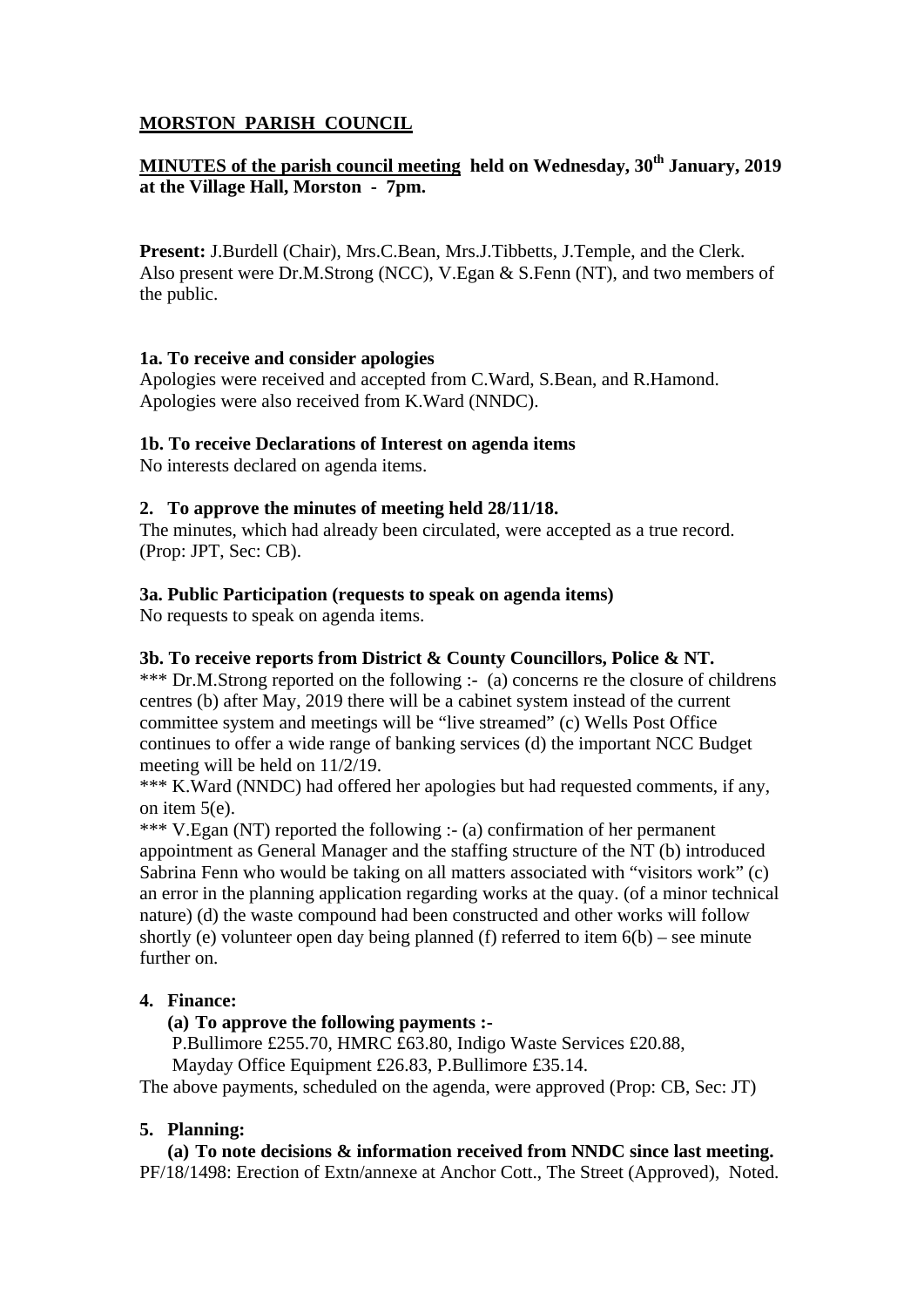**(b) To consider planning applications received since agenda was printed**  None received.

**(c) To consider PF/18/2238; Alterations at Morston Cottage, The Street.**  It was agreed "no objections" to this application (Prop: JB, JT).

**(d) To consider N.Norfolk Open Space, Sport, and Recreation Study.**  Members agreed the Chair responds to the study, although much seemed not applicable to very small villages.

**(e) To consider responses to Conservation Area Appraisal (NNDC)**  Members had no further comments re the CAA responses.

#### **6. Highways and Footpath Matters:**

**(a) To receive update re the proposed path through the Churchyard**  No further news re the proposed path.

## **(b) To further consider the hedge cutting/tidying of the Havokey**

V.Egan (NT) reported that she had arranged for the NT Rangers to return to the site but there was no plan for "extra planting". VE stated that the area was maintained as was necessary and queried whether the reported rubbish was garden waste. Noted.

#### **7. Meetings & Conferences (announcements & reports)**

The Clerk had no new announcements.

#### **8. Caravan Site and Village Hall:**

#### **(a) To verify the caravan site waiting list as at January, 2019.**

The Clerk read out the nine names from the waiting list which included two additions. Members agreed not to add any further names w.e.f. January, 2019 and verified the list. The Clerk would send a copy of the list to the nine concerned and remind them to continue writing each January to confirm they wished to remain on the list.

#### **(b) To review the caravan site tenancy agreement**

JPT submitted a written report for members consideration which referred to observations made whilst inspecting the site. They included concerns re fencing in poor condition, hedge on Quay Lane overgrown, site plan needed to be to scale, the pitches are all different (decking, washing lines, paving etc.), policy regarding sheds, storage of items under caravans, and trailers and boats parked on site. JPT also raised concerns re the tenancy document. The Chair suggested that this be looked at over a period of time particularly as there was only four members present. It was agreed that in the meantime the Chair, assisted by a contractor, would look at the hedge in Quay Lane.

#### **9. To receive update re the Morston Regatta. (2019) (CW).**

CW reported via email that the tide height and timings are perfect this year and he was looking forward to a good regatta. Referring to the evening section of the event a member queried whether it was appropriate to spend £1,000 on hiring musicians. After discussion it was agreed, following a suggestion from the Chair, that the budget for the event be considered at the next meeting, when hopefully, there would be more than four members present.

#### **10. To consider NNDC's new leaders email re ideas to improve the community**

It was agreed not to respond as a corporate body but leave the matter for individuals to reply if they so wished.